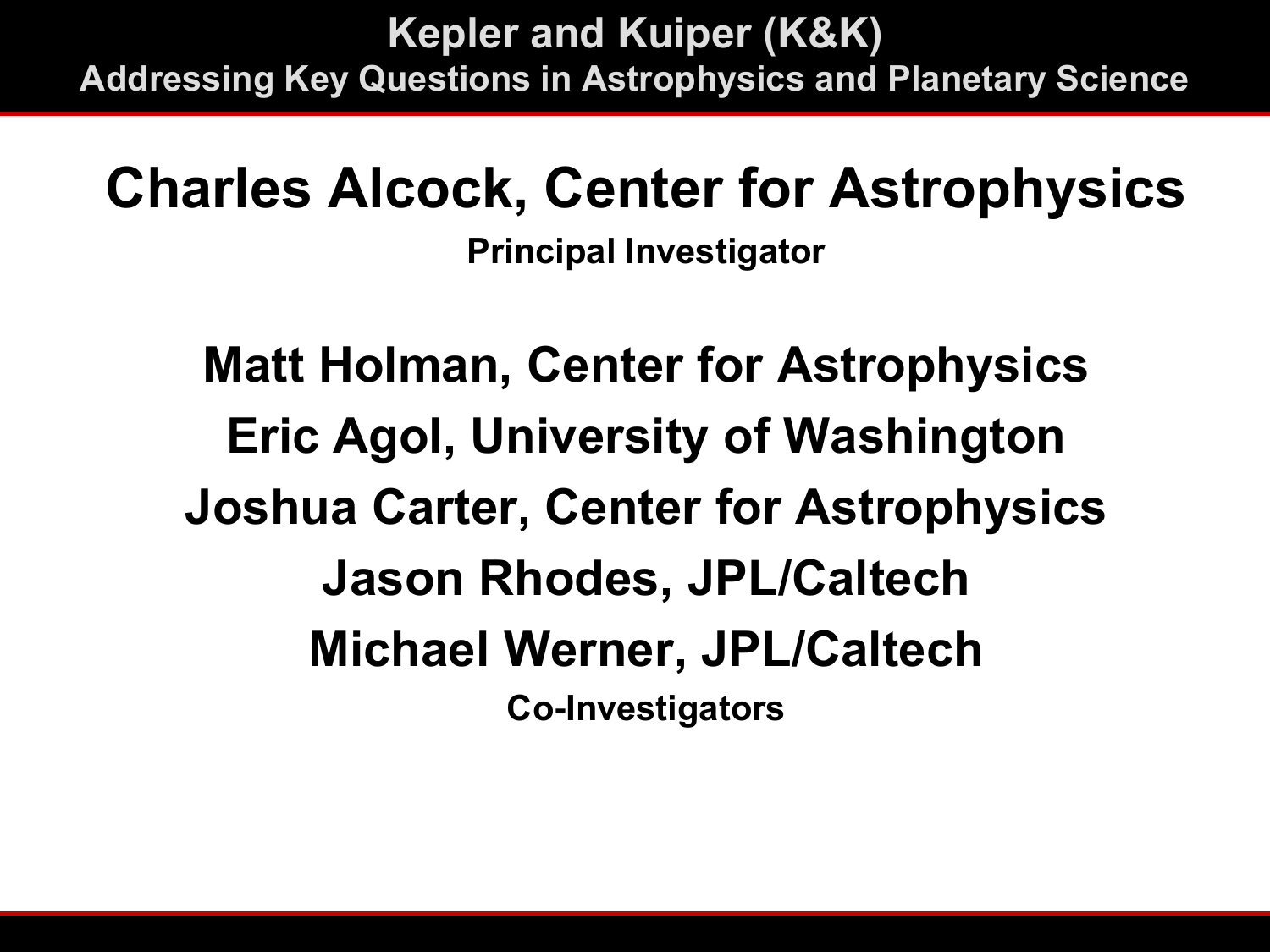### **Picture**

#### **Charles, Matt**

 **Johnny Kwok suggests we add a colorful graphic either here or on the cover page…something illustrating transit timing would be good, or just gravitationally interacting planets**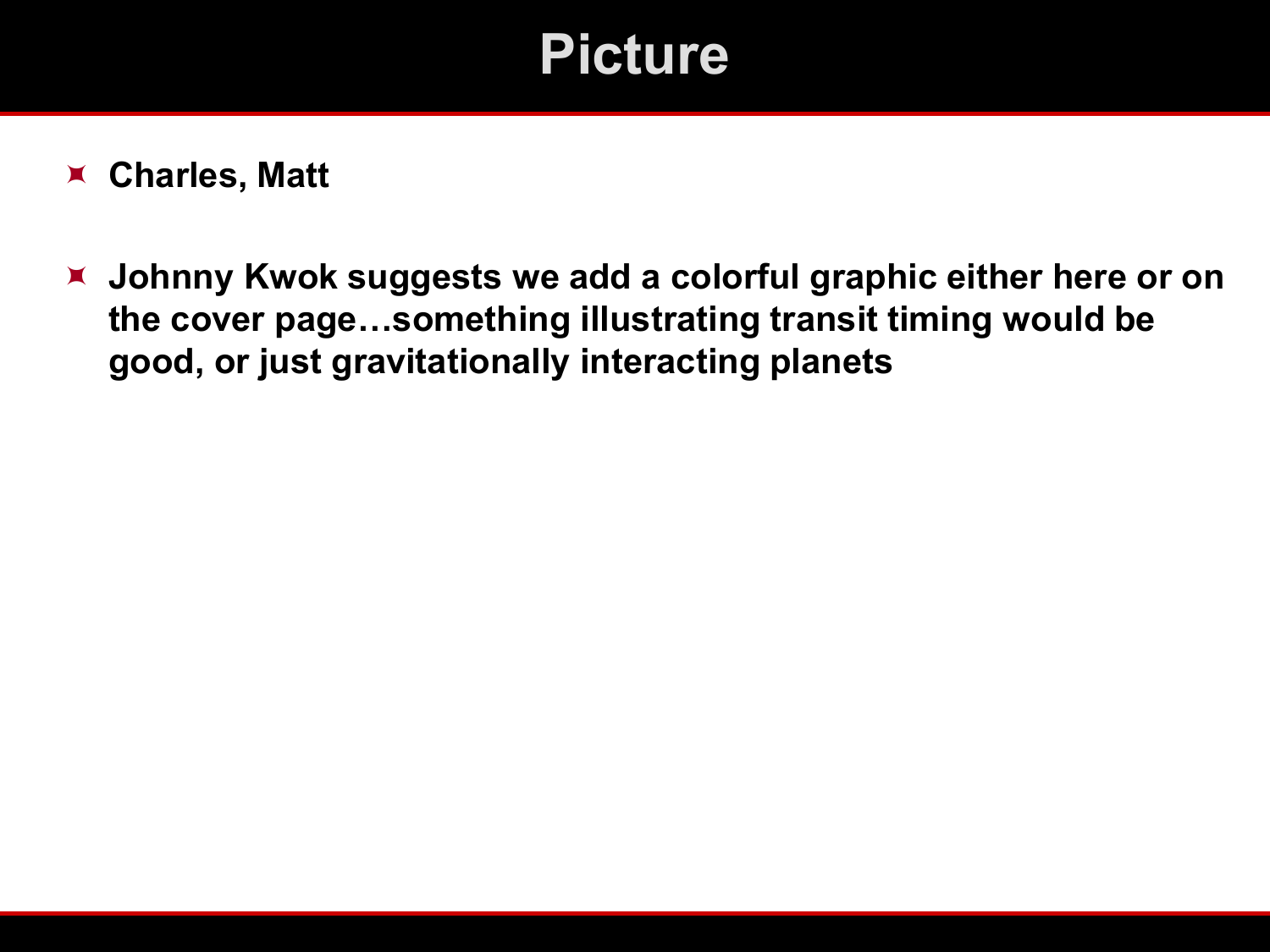## **K&K – Mission Overview**

#### **K&K addresses decadal science questions in:**

- Astrophysics
	- Masses of terrestrial zone exoplanets via timing variations
		- Extends effective duration of Kepler Mission
	- ◆ Deep surveys in support of Dark Energy missions Euclid/WFIRST
- Planetary Science Size and spatial distribution of small Kuiper Belt **Objects**
- **Uses large, multi-band CMOS focal plane:**
	- 0.25 sq deg, 300 million pixels in each of four visible/nearir bands
	- Simultaneous viewing through series of dichroics
	- Sensitivity, sky coverage, image quality not available from the ground
- **Spacecraft in L2 orbit with continuous viewing of Kepler field**
- **Single Observing Mode no moving parts in payload**
- **5 year lifetime [basically dictated by Kepler program]**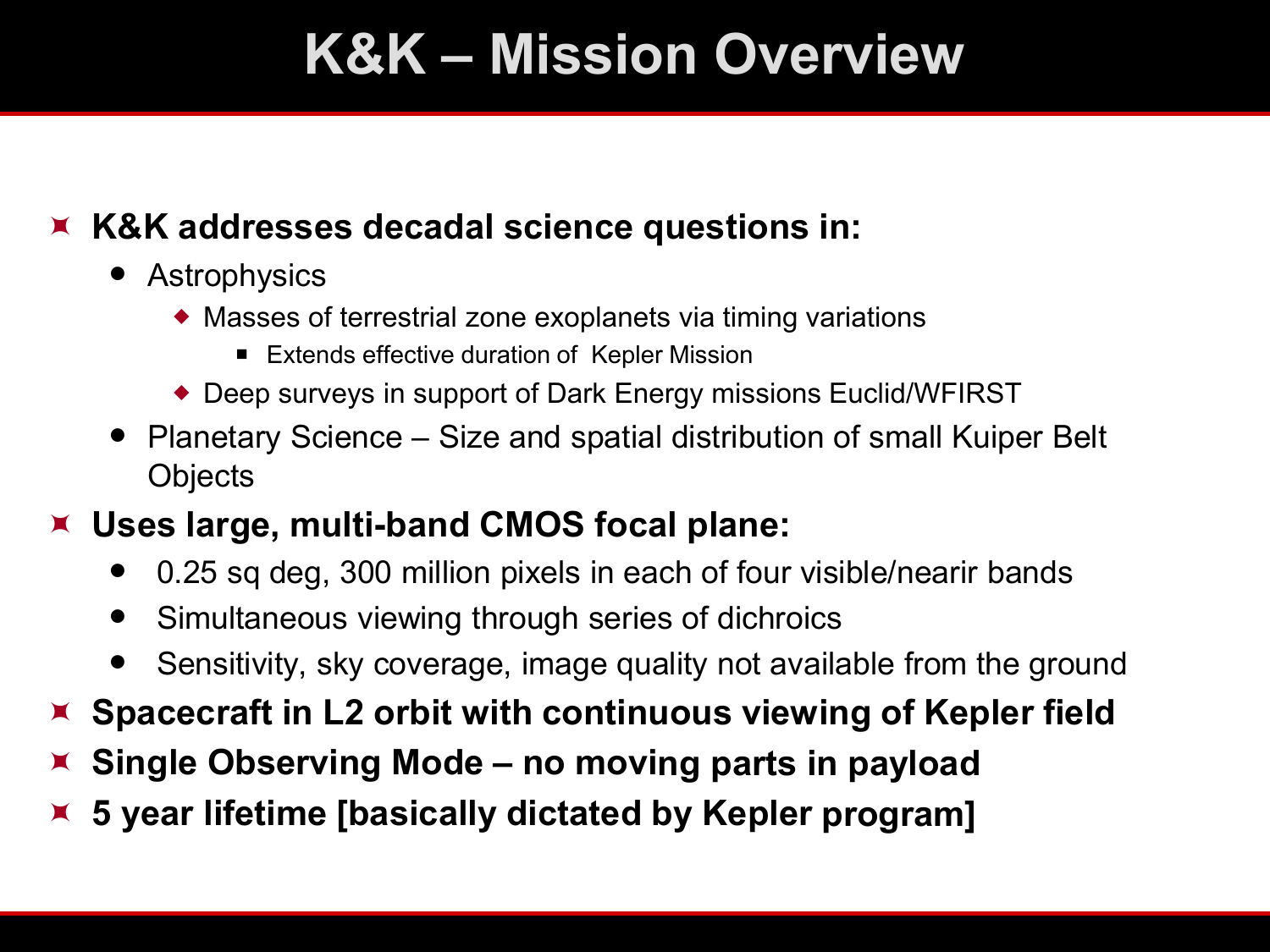### **Science**

- **K&K is a survey/imaging instrument with three major science investigations and one parallel mode program**
- **Investigation #1. Transit timing studies of Kepler planets, to determine the masses of dozens of exoplanets, some smaller than the Earth (50% of time).**
- **Investigation #2. Deep imaging surveys searching for Kuiper Belt Objects (KBOs) as small as 10km in size. (25%).**
- **Investigation #3. Deep surveys in support of survey missions such as Euclid and WFIRST. (25%)**
- *Parallel Mode Program.**While any of the three major investigations is under way***, observe bright stars throughout the field at high cadence to detect transits by small (~1 km) KBOs.**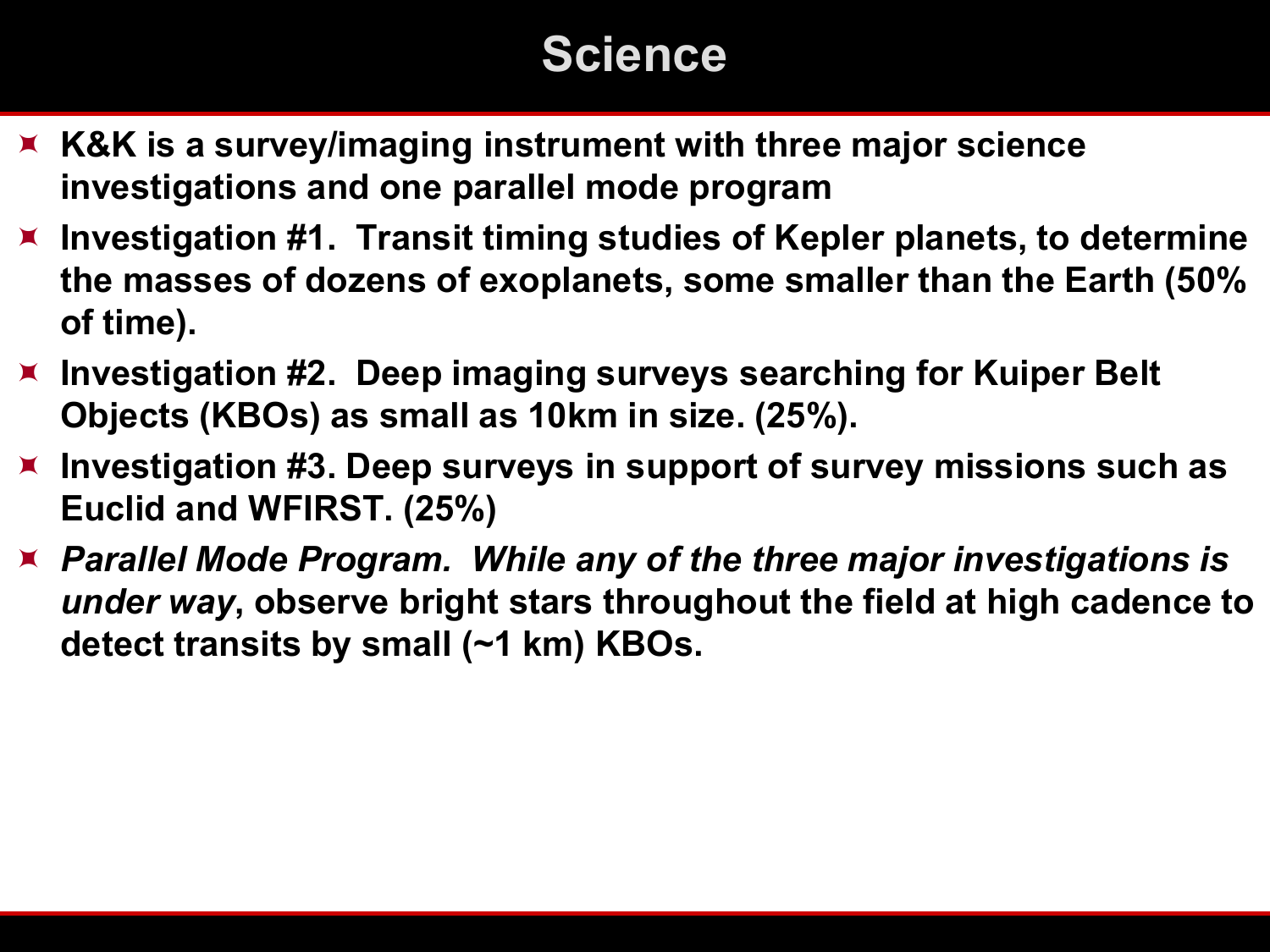# **Transit Timing Studies**

The theoretical TTV curves of an actual Kepler two-planet system, both of which are in the habitable zone. The timing uncertainties are estimated for K&K to be a factor of 2.4 smaller than those achieved by Kepler. These planets have masses  $\sim 3.5 M_{\odot}$ 

The mass sensitivity is directly proportional to the timing precision.

The mass sensitivity also improves with time baseline  $t$  as  $t^{3/2}$ . One factor of t comes from the baseline. The remaining factor of  $t^{1/2}$  comes from the number of observed transits.

By extending the Kepler time baseline by a factor of 2 and exploiting the improved timing precision, **we expect an overall improvement of 3-4 in mass sensitivity.**

TTV are the only currently available way of determining the masses of planets too low in mass or too distant to produce RV signals

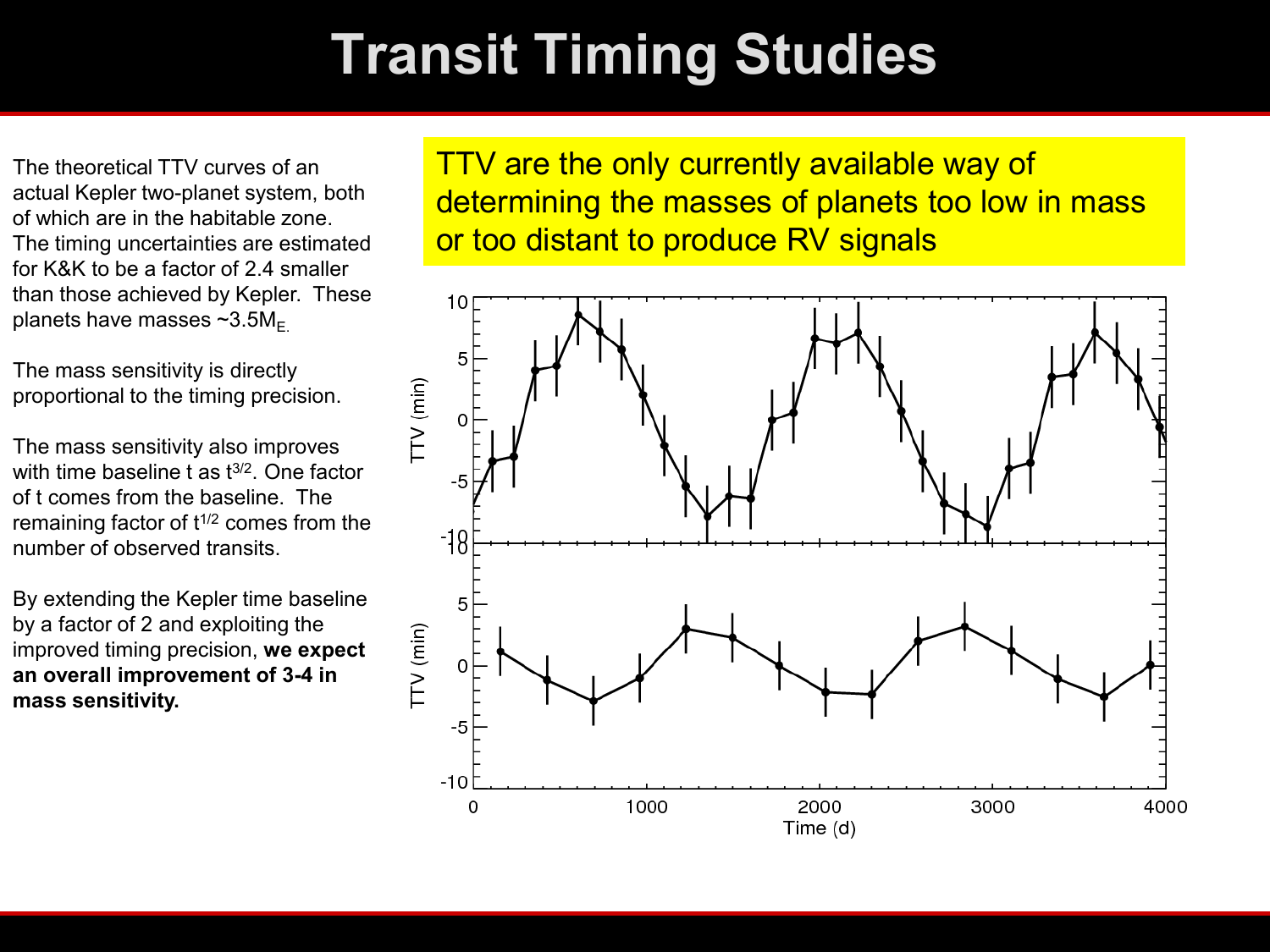### **Transit Timing Studies**

Estimates of masses and radii for a number of exoplanets, mostly from Kepler. The error ellipses refer to the well-studied Kepler 36 system. K&K will provide mass estimates for upward of 100 Kepler exoplanets with known radii, determining their densities, placing them on the theoretical curves, and revealing the frequency of planets of different type and composition (Carter et al.,  $2012$ ).

At present TTV studies are the only means of obtaining masses for such low-mass planets.

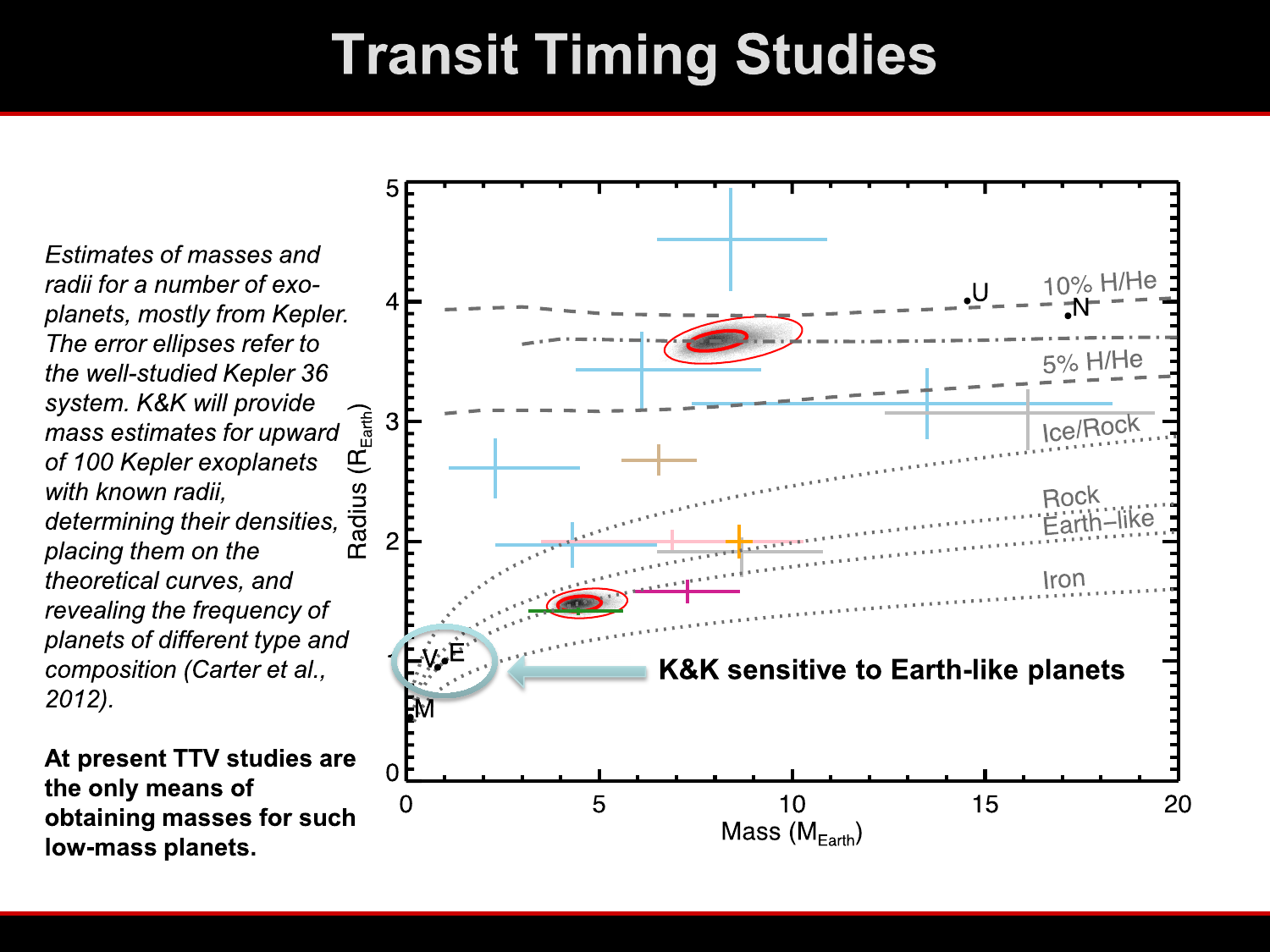# **Transit Timing Studies**

#### **Target Selection**

- There are more than 1000 Kepler planet candidates in systems with more than two transiting bodies. In each of these systems, at least one planet is smaller than Neptune.
- 10% of these show TTVs detectable by Kepler. K&K can establish precise masses and radii for all of these, and search for TTVs in other systems as well.
- 20 of the Kepler planets have periods greater than 100 days and may be viable habitable zone candidates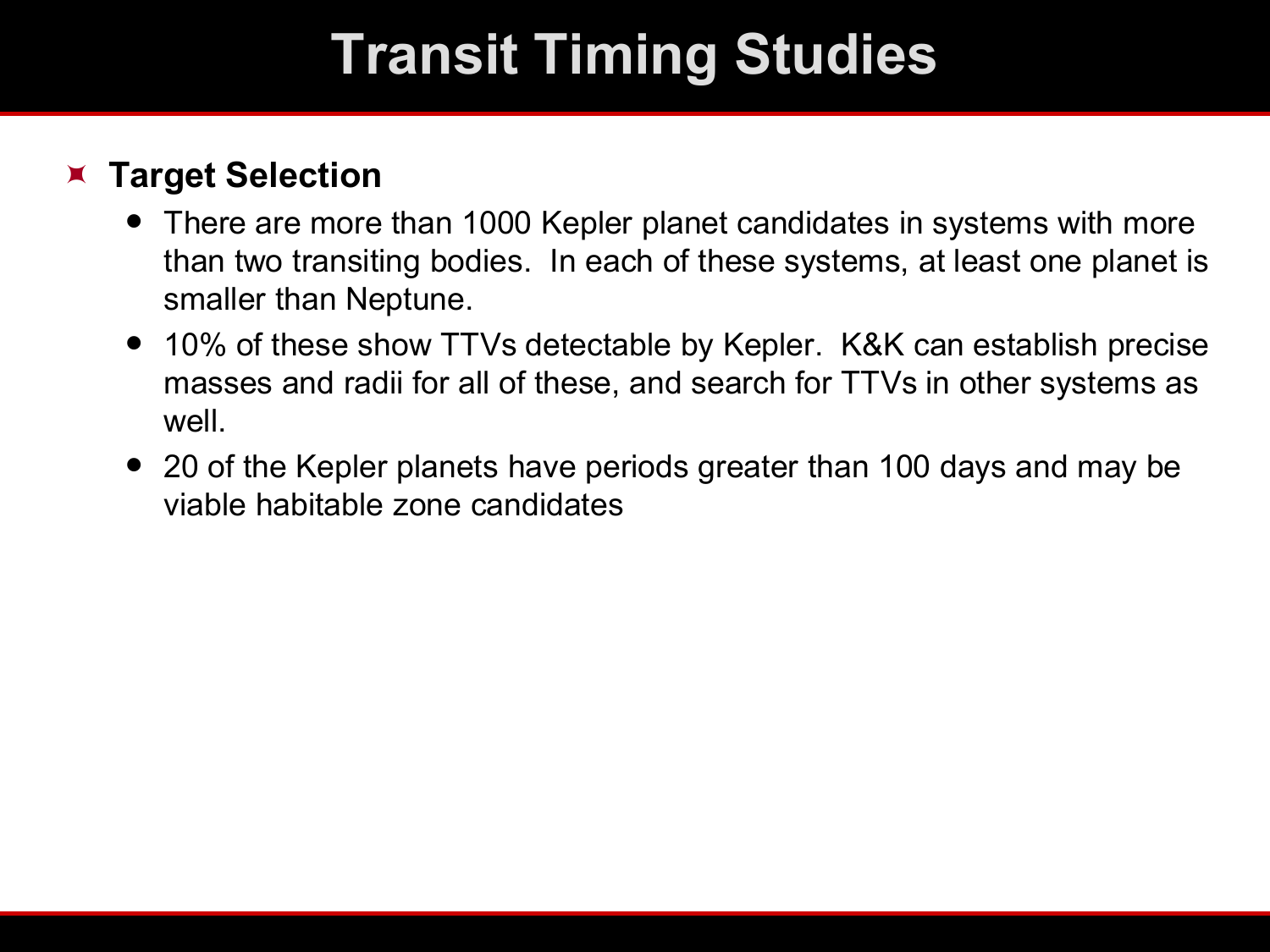- **The early history of planet migration in the Solar System populated and shaped the regions beyond Neptune: the Kuiper Belt, Sedna, and the Oort Cloud are the known relics** 
	- The rich resonance structure of the Kuiper Belt is sensitive to the timing and rate of Neptune's outward migration
	- The size spectrum of Kuiper Belt bodies reflects their history of formation through agglomeration and later erosion through collisions
- **These populations occupy >99.9999% of the volume of the Solar System**
- **K&K could survey the Kuiper Belt to unprecedented depth, revealing the resonance structure and size spectrum for objects as small as ~1 km**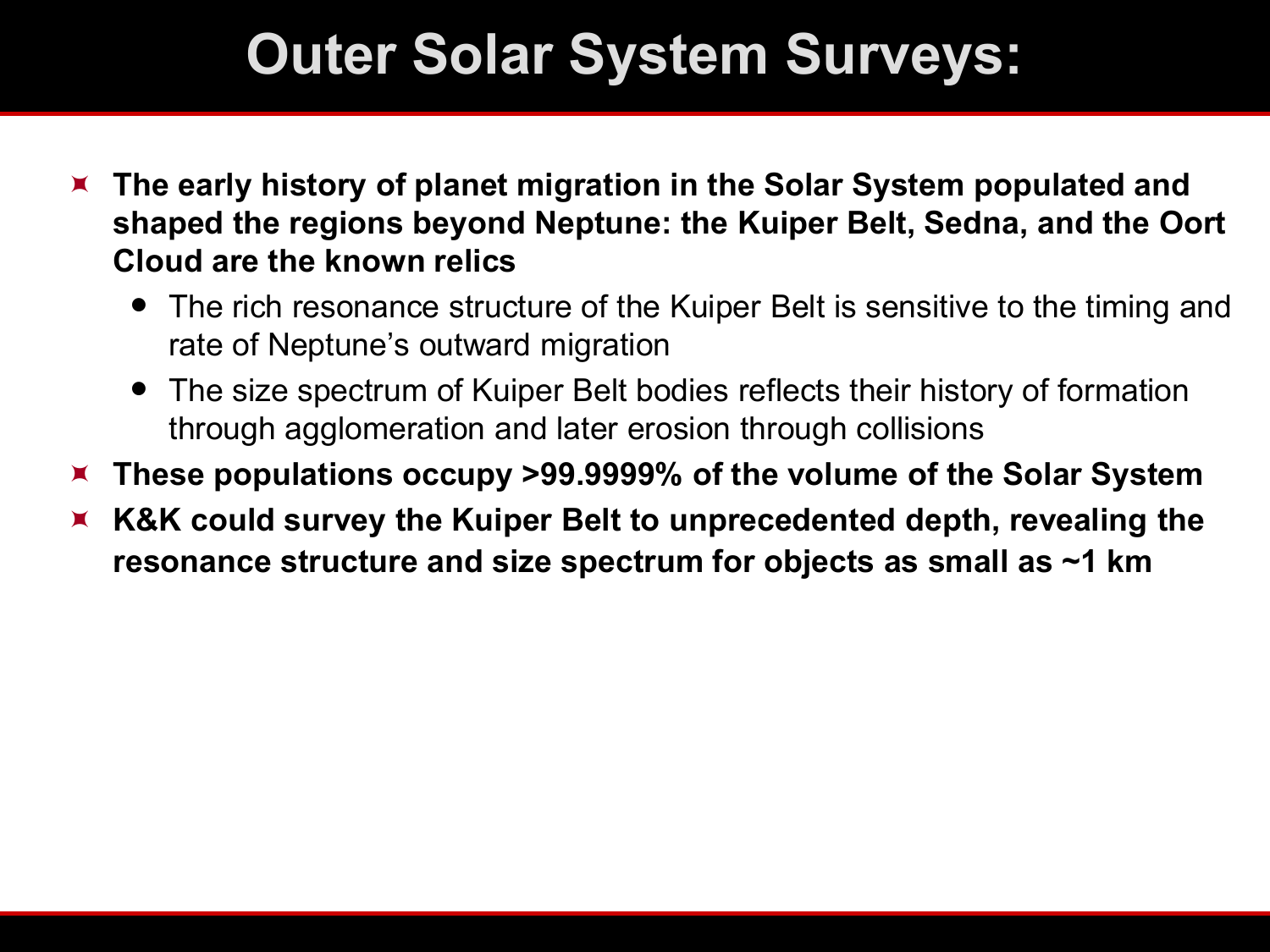#### **Investigation #2a:**

- Survey a strip 0.5° wide along the entire (360°) invariable plane for slow moving objects: Kuiper Belt Objects
- Employ the technique of digital tracking to probe for faint objects and mitigate tracking losses; this has been demonstrated successfully with HST by Bernstein et al (2004 AJ, 128, 1364)
- Expected yield (scaling from Bernstein et al) of 10,000 40,000 KBOs with r<28.5
- Good orbital elements for all objects will reveal the resonance structure with unprecedented detail

#### **Investigation #2b:**

- Survey 12 selected  $2 \times 2$  mosaics (each 1 sq. deg.) to r $\sim 30$
- Anticipated yield >20,000 objects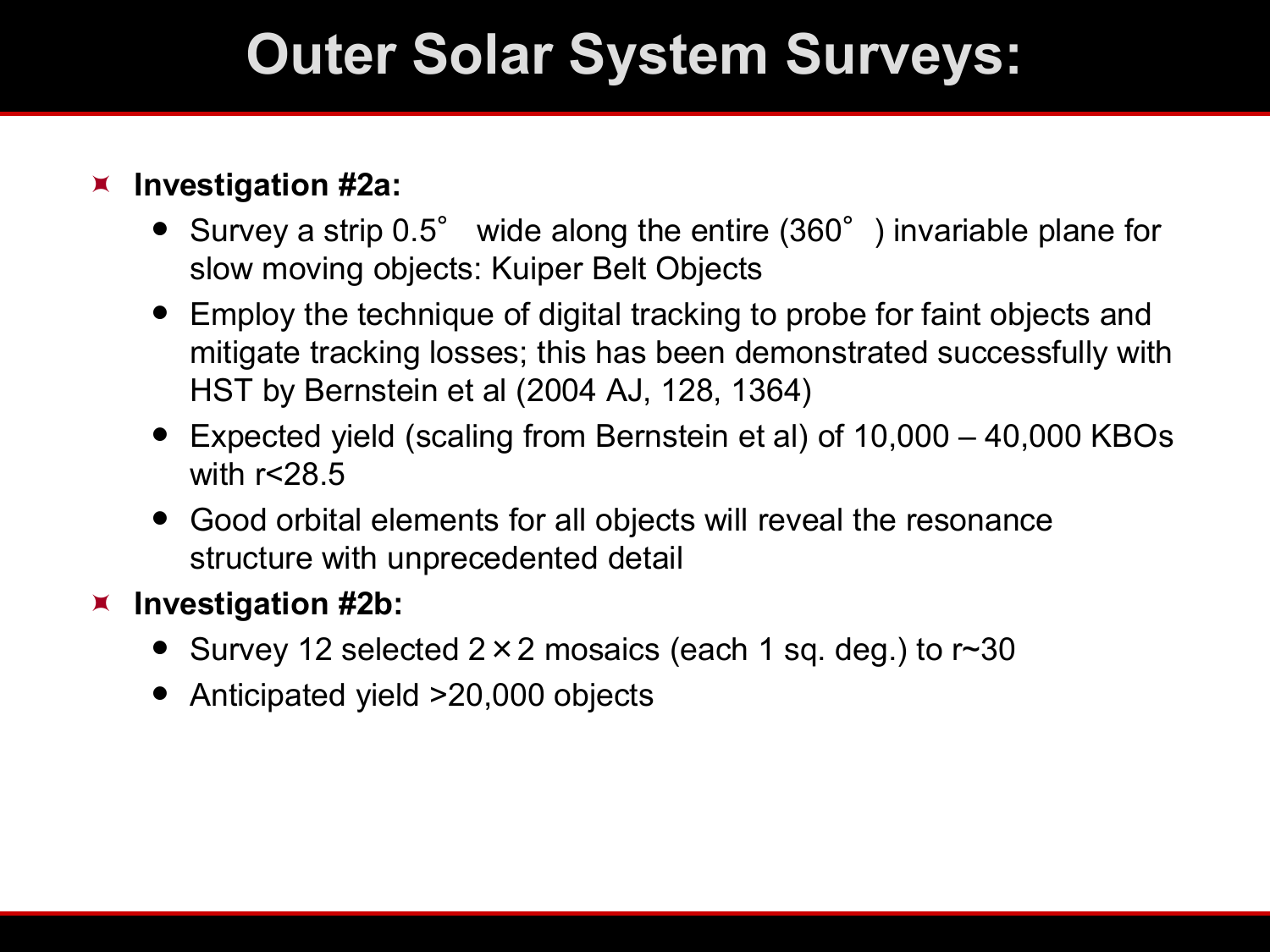#### **Investigation #2:**

 Four KBOs in HST images combined by digital tracking by Bernstein et al (2004):

 $x$  Need to say how small these puppies are

Single Exposure 400 seconds

Summed Visit

38,000 seconds

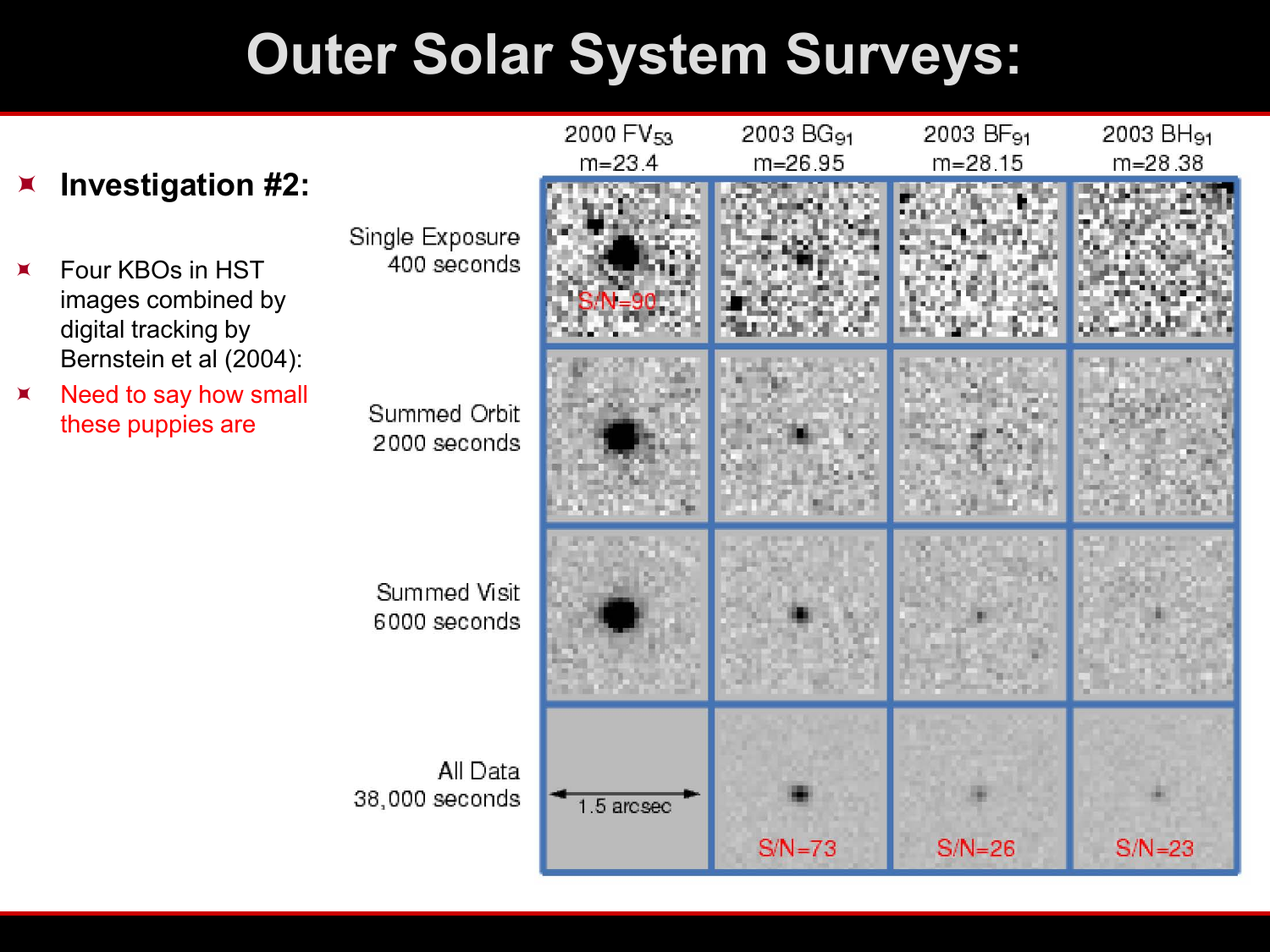#### **Parallel Mode Program:**

- Exploit the CMOS capability to read out small windows around all bright stars (r<16; possibly fainter depending on detailed simulations) at high cadence (10-40 Hz)
- Perform on-board photometry of these stars and search for occultations by small (>1 km diameter) KBOs. Expect to  $\text{detect} \sim 2000$
- Occultation technique has been demonstrated by Schlichting et al using the Fine Guidance Sensors on HST
- Plots are data, model for ~1km object discovered by Schlichting et al in HST data

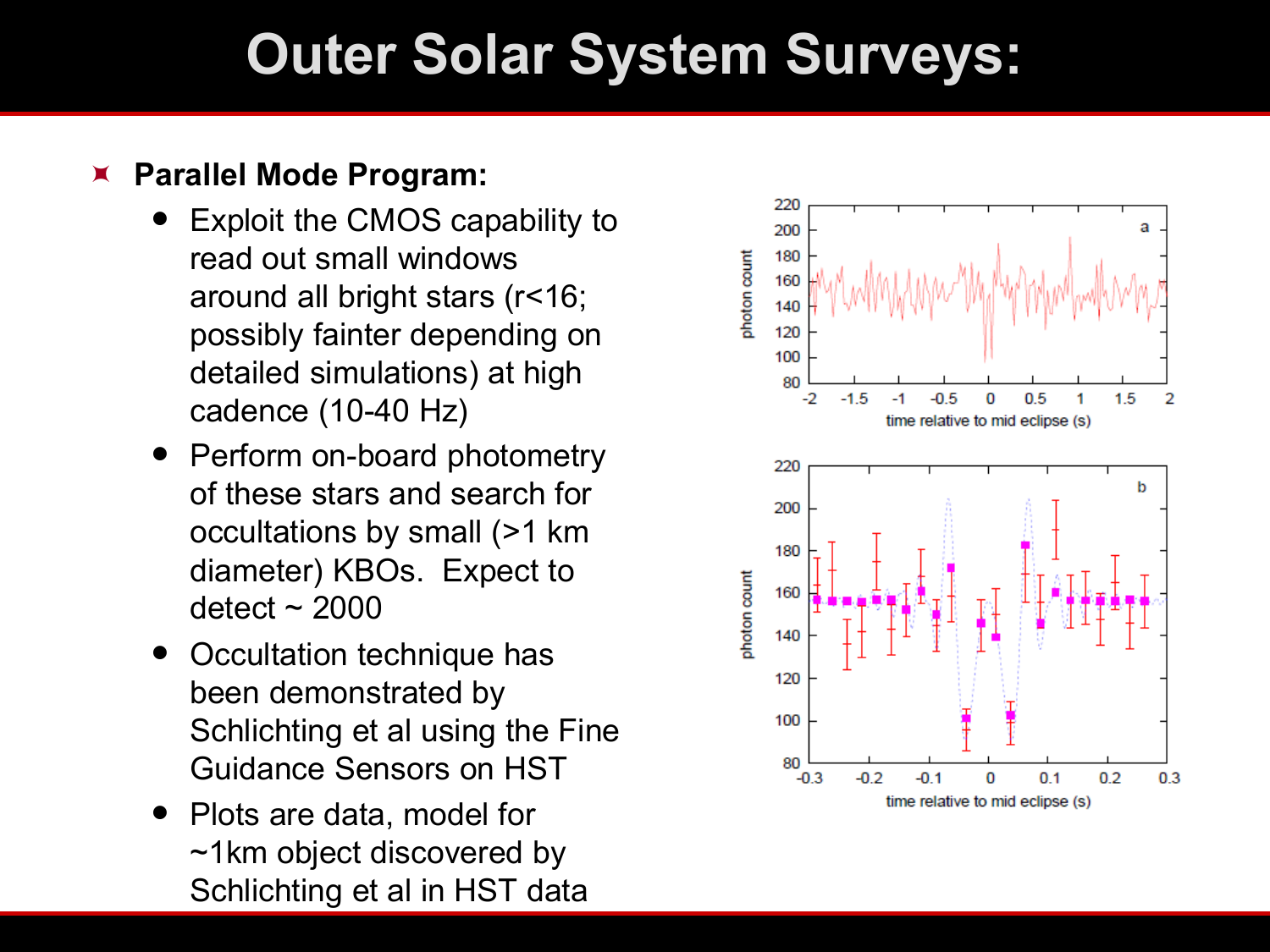#### **Maturity of the CMOS devices:**

- Optical analogs of widely-used infrared devices
	- E.g. Teledyne H2RG+HyViSi with SIDECAR is electronically almost identical to the infrared devices to be used on Euclid. We are baselining H4RGs similar to the WFIRST devices
- Presently available devices compete well with CCDs on QE but not on read noise (~18 electrons)
	- $\bullet$  This is an active area of development and new devices with  $\sim$ 6 electron read noise are expected within two years; further improvement may be possible



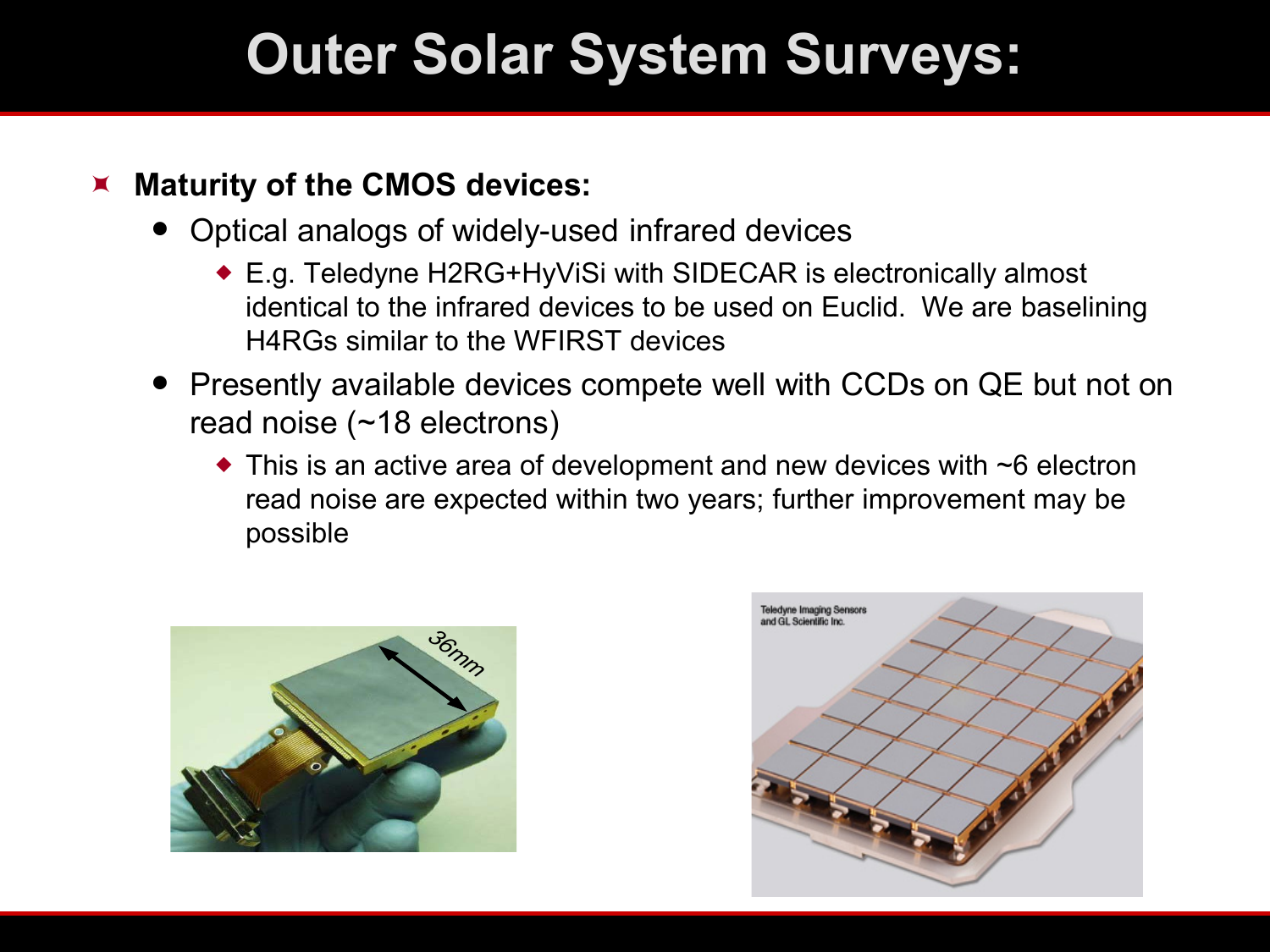## **Cosmological Surveys**

- **K&K could cover significant chunks of Euclid, LSST, and WFIRST surveys in several optical bands, providing high resolution optical imaging**
- **Better Photometric Redshifts- A Use Case**
	- Could cover the 40 square degree Euclid deep survey area to mag  $\sim$ 26.5 in several optical bands; survey could be done in a few months
	- This cannot be done with any other planned hardware in the 2020s
	- The millions of galaxies in this region will thus have the best possible photometric data and thus offer the highest precision photo-zs
	- The resulting photo-z will provide a 'truth set' for calibration photo-zs in the full Euclid, LSST, and WFIRST surveys
	- This enhances the cosmological parameter determination possible with those data sets (e.g.  $\Omega_M$ ,  $\Lambda \sigma_8$ , *w*, *w*'), since photo-z errors are a signifcant source of uncertainty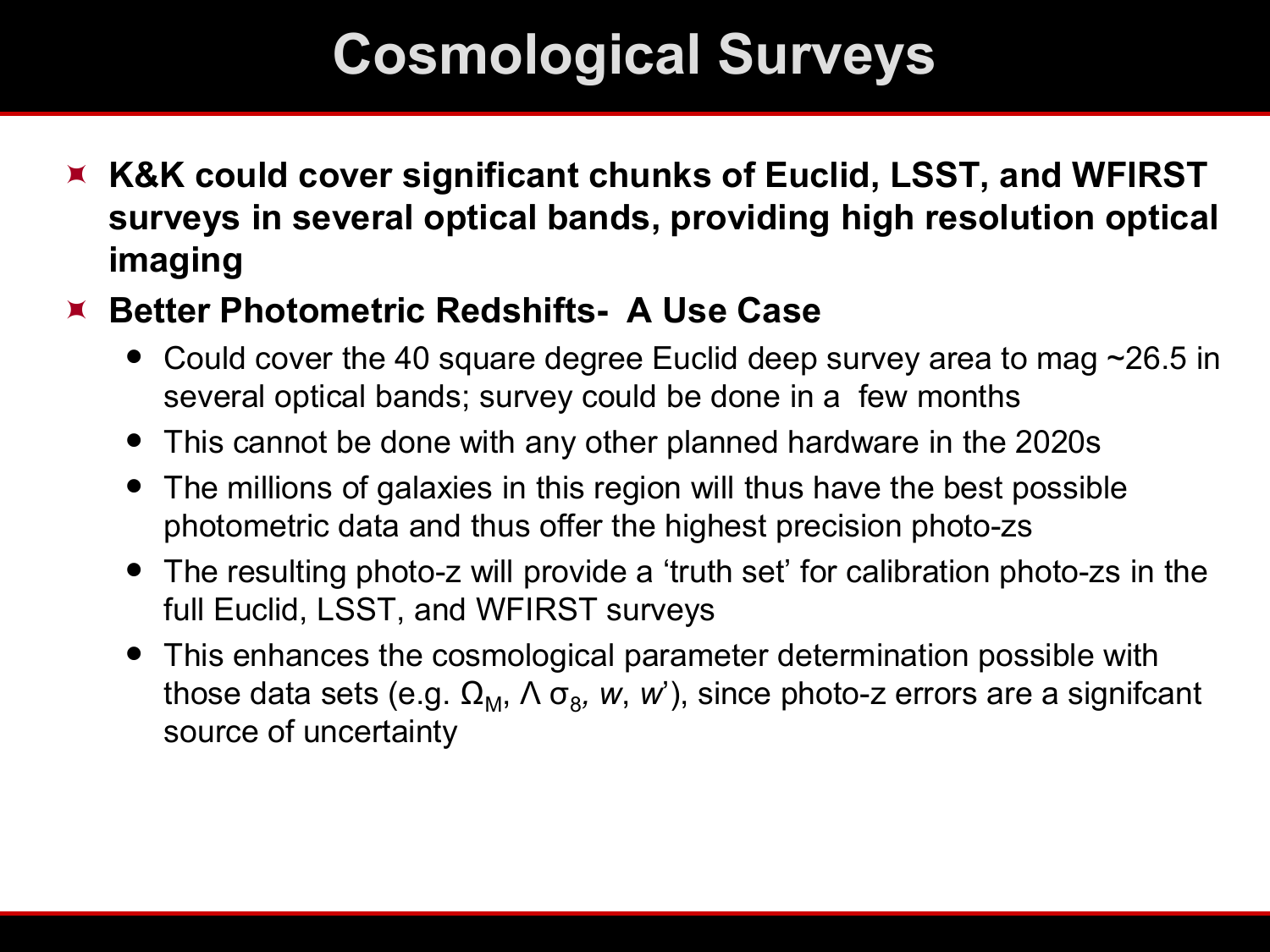### **Scientific Instrument – Requirements Traceability:**

| <b>Science</b><br><b>Theme</b>    | <b>Wide Field</b> | <b>Multiband</b> | <b>Rapid</b><br><b>Readouts</b> | <b>Pointing</b><br><b>Performance</b> | <b>Data</b><br><b>Rate</b> |
|-----------------------------------|-------------------|------------------|---------------------------------|---------------------------------------|----------------------------|
| <b>Exoplanets</b>                 |                   | X                |                                 | X                                     |                            |
| <b>KBO</b><br>Imaging             | X                 | X                |                                 |                                       | X                          |
| Deep<br><b>Surveys</b>            | X                 | X                |                                 |                                       | X                          |
| <b>KBO</b><br><b>Occultations</b> | X                 | X                | X                               |                                       |                            |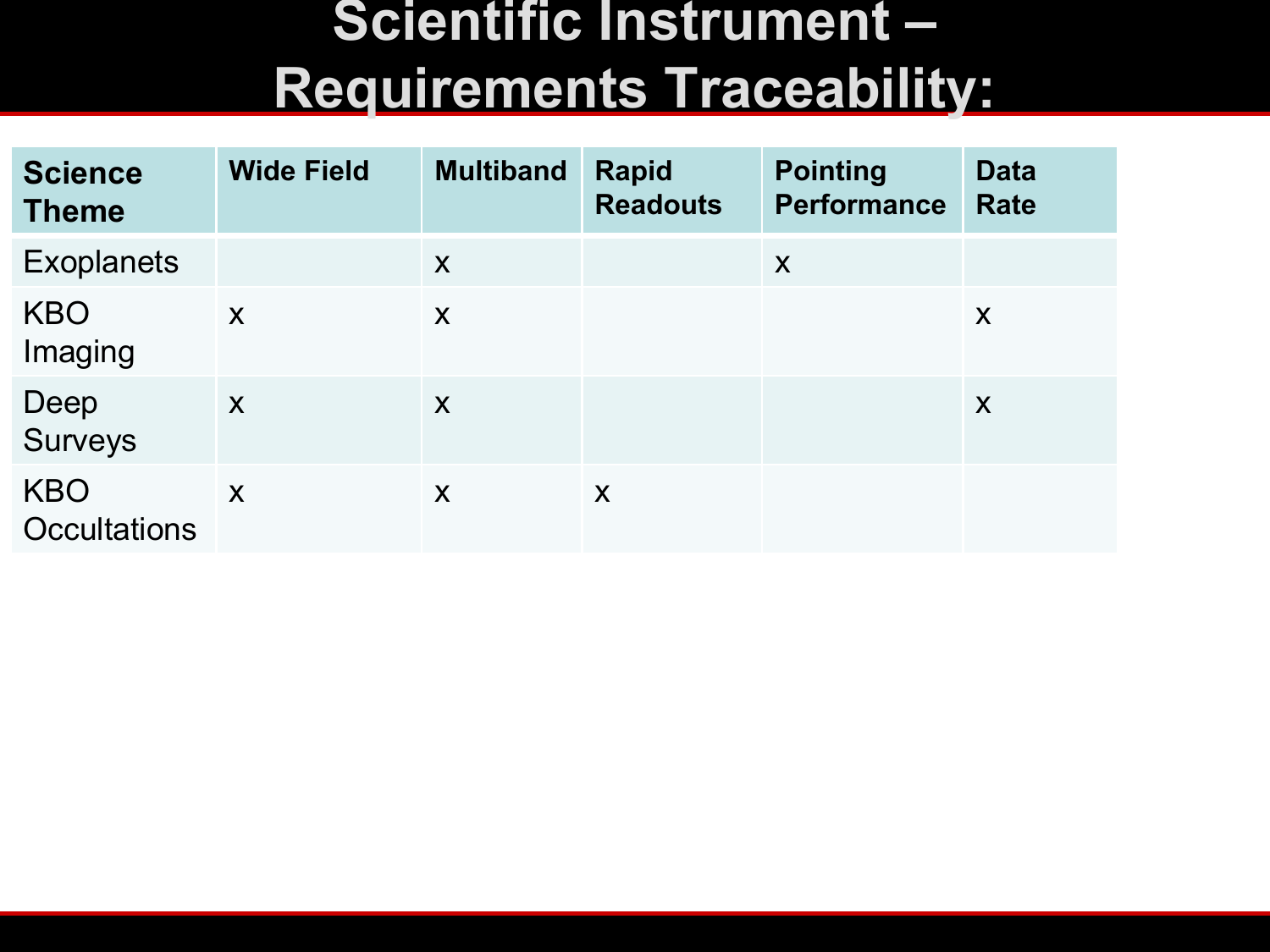### **Instrument Description**





- **Rodger Thompson WNEW inspired four fold dichroic multiplexing photometer.**
	- $\bullet$  450 850 nm Bandwidth
	- 0.1 arcsec/10µm Plate Scale
	- ¼ square degree FOV
	- 20 4k X 4k CMOS arrays per band with SIDECAR ASICS
	- $\bullet~$  Total Mass ~ 300 kg
	- Total Power ~ 900 W
	- Data Rate  $\sim$  161 Mbps (raw)
	- Cost ~ \$300 M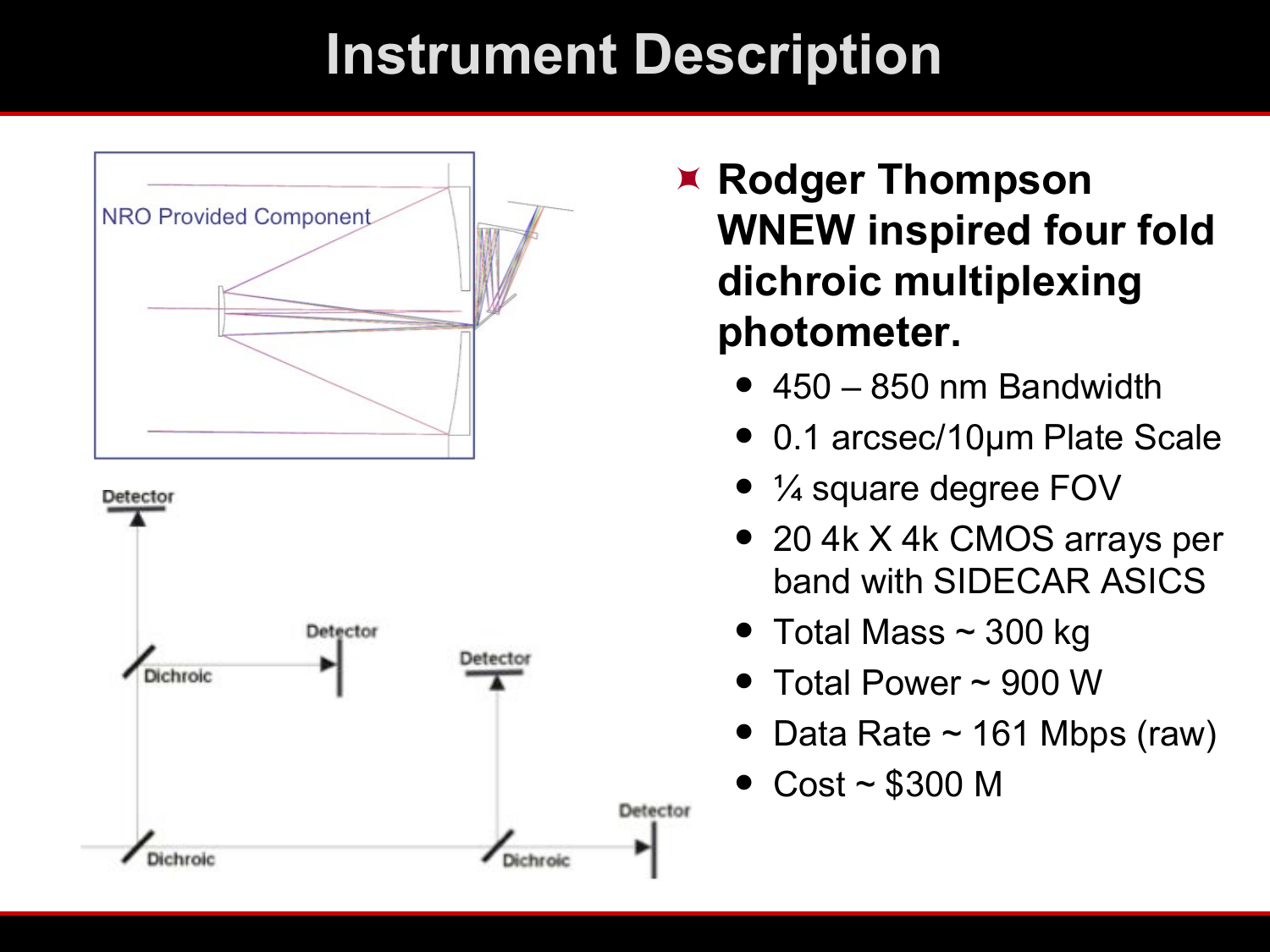### **Spacecraft Description**

 **Spacecraft mass based on the following assumptions developed by JPL A-Team**

- 3000 W solar power system for the entire observatory
- 100 Mbps telecom from E-S L1/L2 with a 0.5 m high-gain antenna, 20 W Ka to DSN (similar to James Webb)
- Chandra-class pointing and stability => approximately 30 arc-sec control, 0.25 arc-sec over 10 sec. stability (includes star tracker, IMU, Reaction Wheels). Additional mass required to achieve Kepler class pointing can be accommodated within launch vehicle capability
- 150 m/s delta-v capability for chemical burn orbit-insertion and maintenance

 **Total mass (excluding instruments): 2700 kg dry, 2900 kg wet including the telescope parts; then add 200 kg to the wet mass (180 kg to dry mass, 20 kg to propellant mass) for each 100 kg of the 300 kg instrument - 2,900 + 600 = 3,500 kg.**

 This includes all JPL design principle requirements in terms of margin for this stage of concept maturity.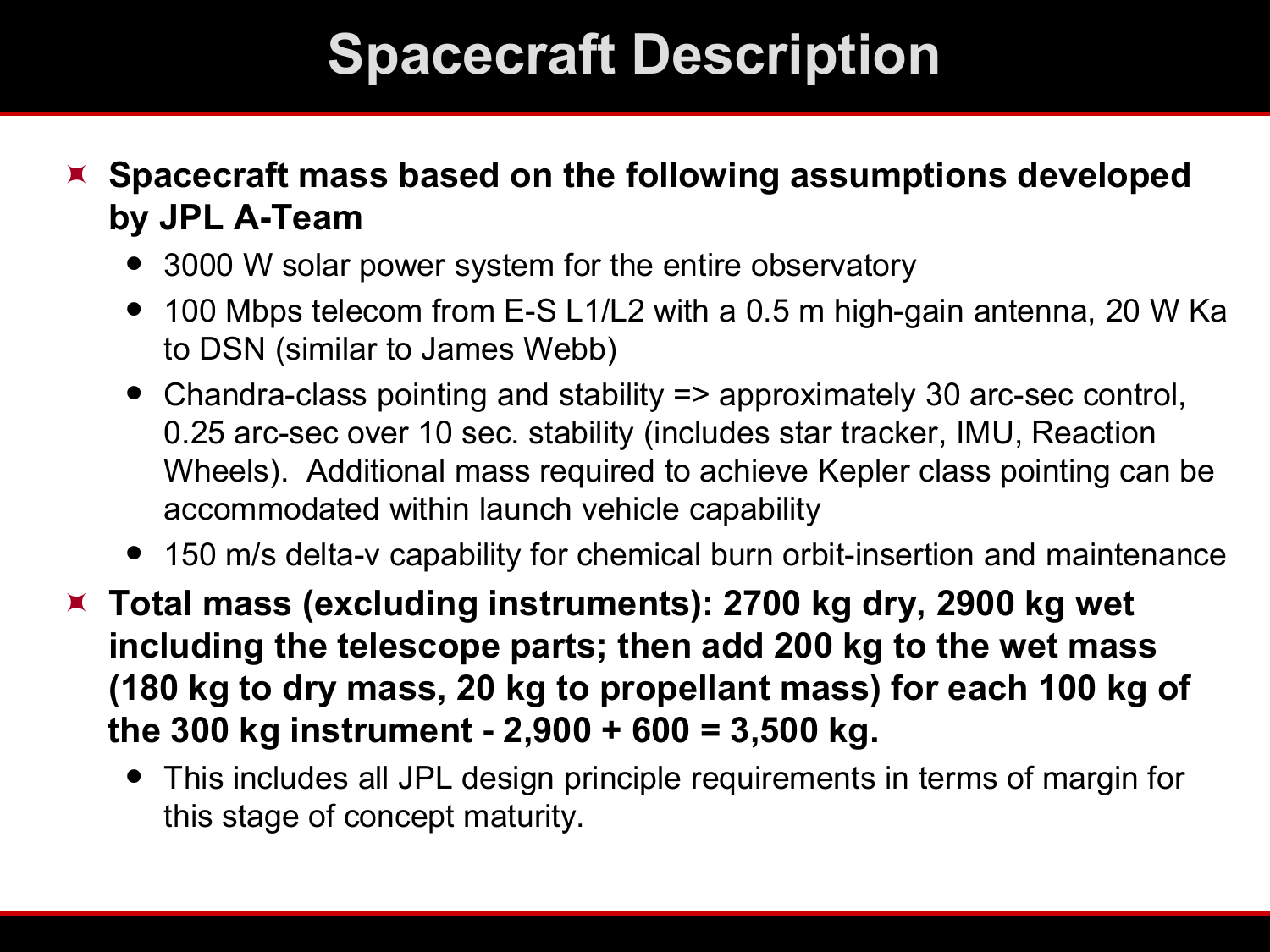### **Data Rate is a Potential Issue**

- **Data rate averages 80 Mbps assuming 100 sec integrations, 12 bits A/D, and 2x lossless compression**
- **SOLUTION: Mix low data rate Kepler field observations with deep surveys to bring average rate below ~40 Mbps, roughly consistent with downlink capabilities [100 Mpbs for 8 hrs/day]**
	- Occultation data analyzed on orbit using protocols developed for Whipple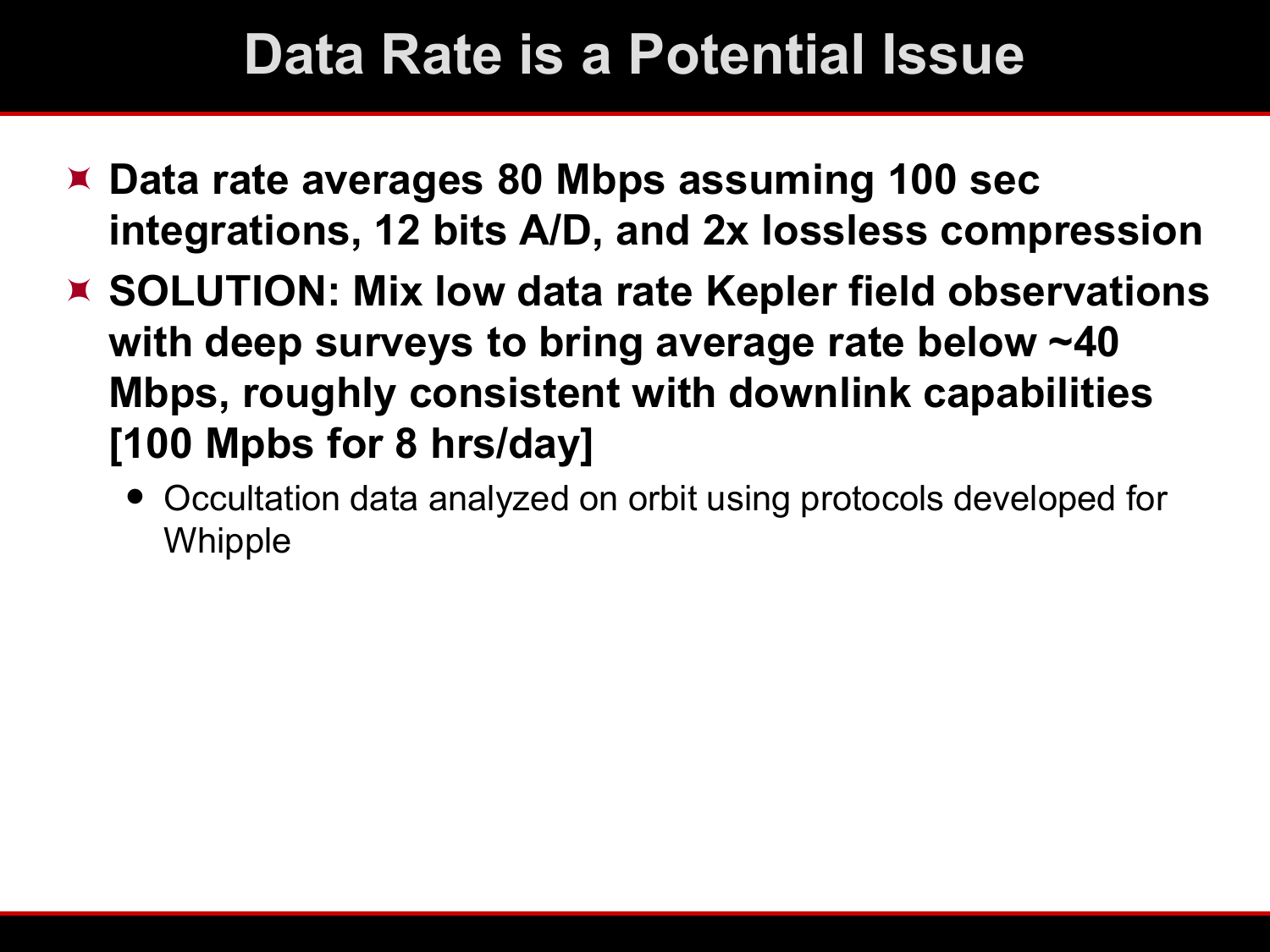### **Pointing and Control – Further Study Needed**

- **The proposed pixel scale (0.1") undersamples the PSF and could compromise the photometric precision, even for small intrapixel sensitivity variations (1-10%) and pointing jitter of.**
- **By implementing a means of broadening the PSF by a factor of 2-3 over a small portion of the focal plane and upgrading to Kepler quality pointing the photometric uncertainty due to pointing variation would be negligible.**

#### **Mitigation options include:**

- Raising one or more detectors to be out of focus.
- Adding an optical element on the detector (similar to Kepler).